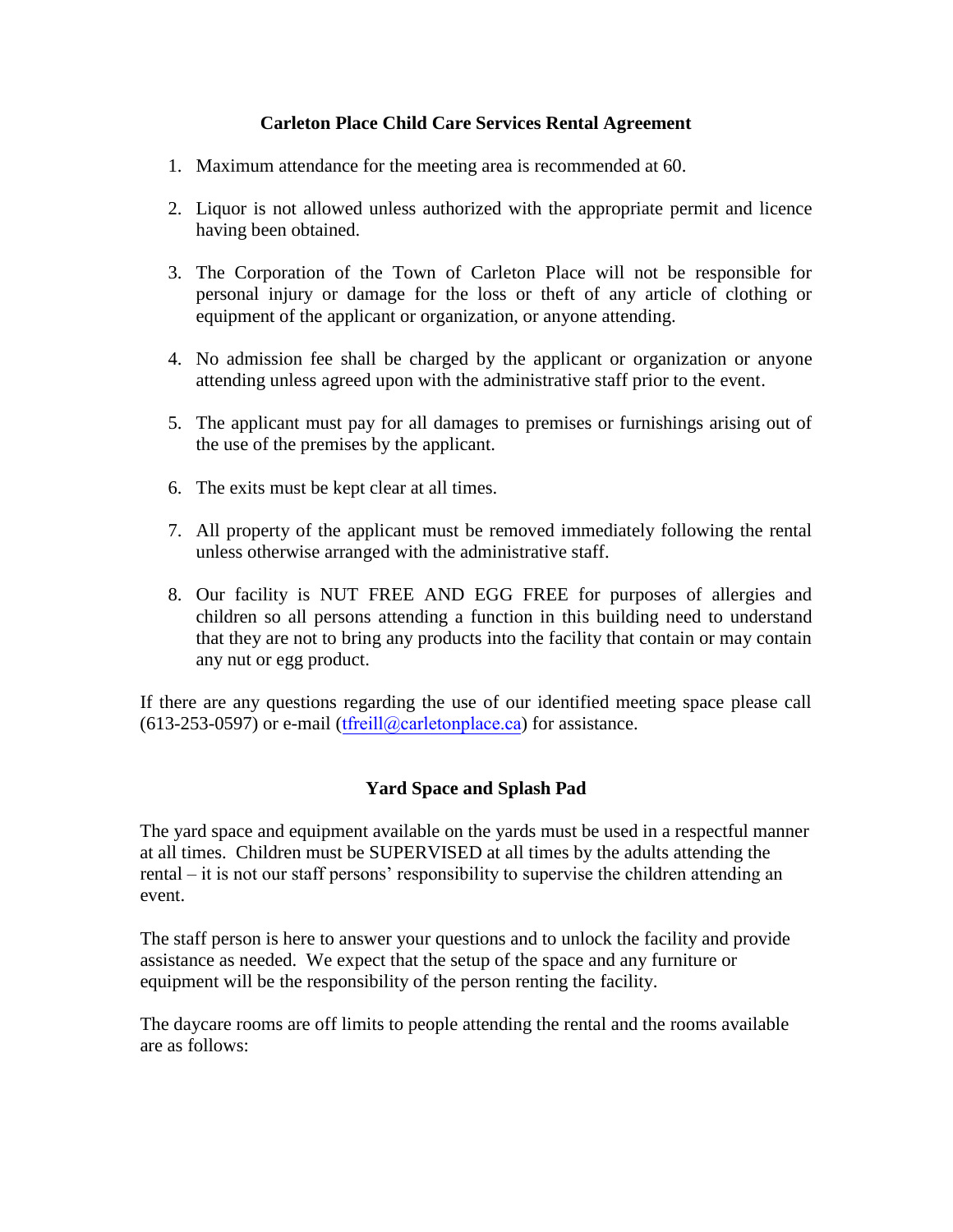: main entrance or great room (1200 sq. ft. as you enter the facility)

: bathrooms in the main entrance hall to the east (left) of the great room

: kitchen facilities in the staff room – a staff person will assist with any requirements in this room. (We have available a fridge for storing food or drinks to be kept cool, dishwasher to assist with cleanup if required and a microwave).

All food and drink items should be consumed in the great room not outside on the yard due to allergy concerns and controlling the environment.

Any equipment out and available on the yard is okay to be used but storage sheds are off limits. If children are occupying more than one of the defined yard spaces at a time there needs to be a responsible adult supervising on that yard. Adults need to make sure that they are actively supervising especially around the climbing structures.

Some of the basic rules we use with the children using the yard are:

: children should never run while on any of the climbing structures

: when children are using structures they should use them appropriately (sitting and going down slides feet first, climbing up only parts of the climber that are designed for climbing, no overcrowding of the space in the structure, etc.).

Adults should try to ensure children are not riding trikes through the splash pad area when children are using the water feature as a splash pad.

Our yard spaces and equipment are inspected daily while the daycare is in operation and any broken equipment would be identified by the staff person as something that should be avoided until repaired. If there is a time where this situation occurs, supervising adults would be expected to make sure this is followed through on.

The person responsible for the rental must ensure that all aspects of the rental time are adhered to. If you rent the facility from 12:00 until 3:00 we will make sure that a staff person is available from 12:00 until 3:00. The rental does need to be finished and cleaned up for that time so the staff time is covered with the payment.

Garbage cans will be provided and the expectation is that any garbage produced the day of the rental will be placed in the cans. We do have recycling containers available as well for pop cans.

Renters should not use glass containers of any sort on the yard spaces as this could cause a safety concern if one was broken outside on the turf.